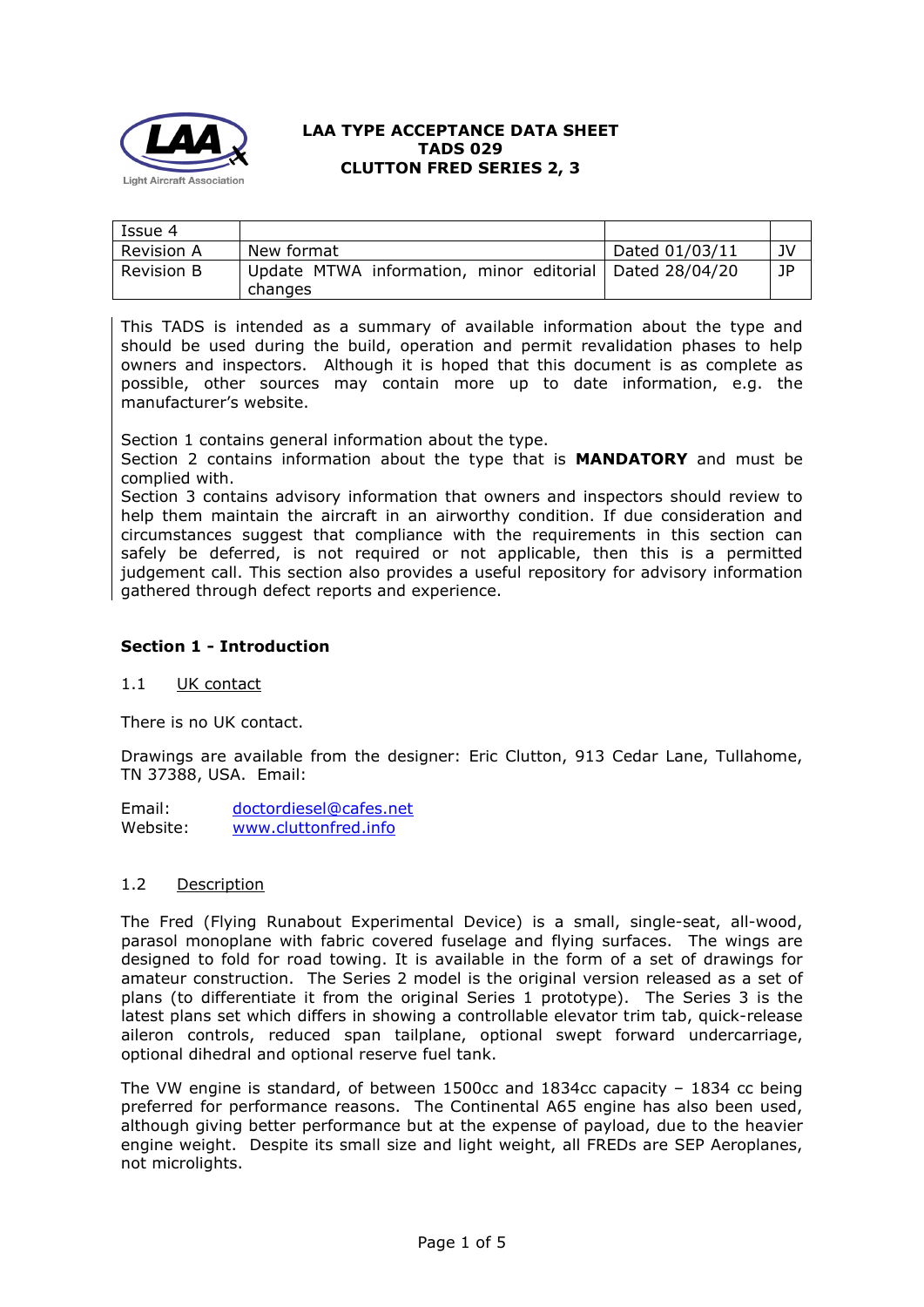

Alternative rounded or angular shape all-moving rudder designs are shown on the drawings. Due to poor directional stability with the all-moving rudder, an alternative arrangement with a fixed fin and conventional rudder (either rounded or angular type) has been cleared by the LAA, and is strongly recommended. Drawings of the fixed fin modification are available from the LAA.

# **Section 2 – Mandatory information for owners, operators and inspectors**

At all times, responsibility for the maintenance and airworthiness of an aircraft rests with the owner. Condition No 3 of a Permit to Fly requires that: *"the aircraft shall be maintained in an airworthy condition".* 

### 2.1 Fast Build Kit 51% Compliance

Not applicable to plans built aircraft.

### 2.2 Build Manual

No build manual is provided, but the construction drawing set provides all of the required information. The drawing set consists of the following:

| Sheet 1        | General assembly            | Sheet 15 | Rudder controls                 |
|----------------|-----------------------------|----------|---------------------------------|
| 2              | Wing ribs                   | 16       | Elevator controls (front)       |
| 3              | Fuselage basic              | 17       | Elevator controls (rear)        |
| $\overline{4}$ | Fuselage detail             | 18       | Tailplane fittings              |
| 5              | Top decking                 | 19       | Flying wires and fittings       |
| 6              | Rudder                      | 20       | Firewall and fairing            |
| 7              | Tailplane                   | 21       | Fuel system                     |
| 8              | Wing assembly and spars     | 22       | Tailskid and pitot              |
| 9              | Wing root fittings          | 23       | Rigging and balance             |
| 10             | Engine mount and cabane     | 24       | Road fittings                   |
| 11             | Undercarriage               | 25       | Optional extra fuel tank        |
| 12             | Stick assembly              | 26       | Wing and undercarriage fairings |
| 13             | Aileron controls (fuselage) | 27       | Cabane bracing                  |
| 14             | Aileron controls (wing)     |          |                                 |

#### 2.3 Build Inspections

Build inspection schedule 1 (wooden aircraft). Inspector approval codes A-A or A-W. Inspector signing off final inspection also requires 'first flight' endorsement.

#### 2.4 Flight Manual

Nil. An information pack available from LAA Engineering includes details of flying characteristics.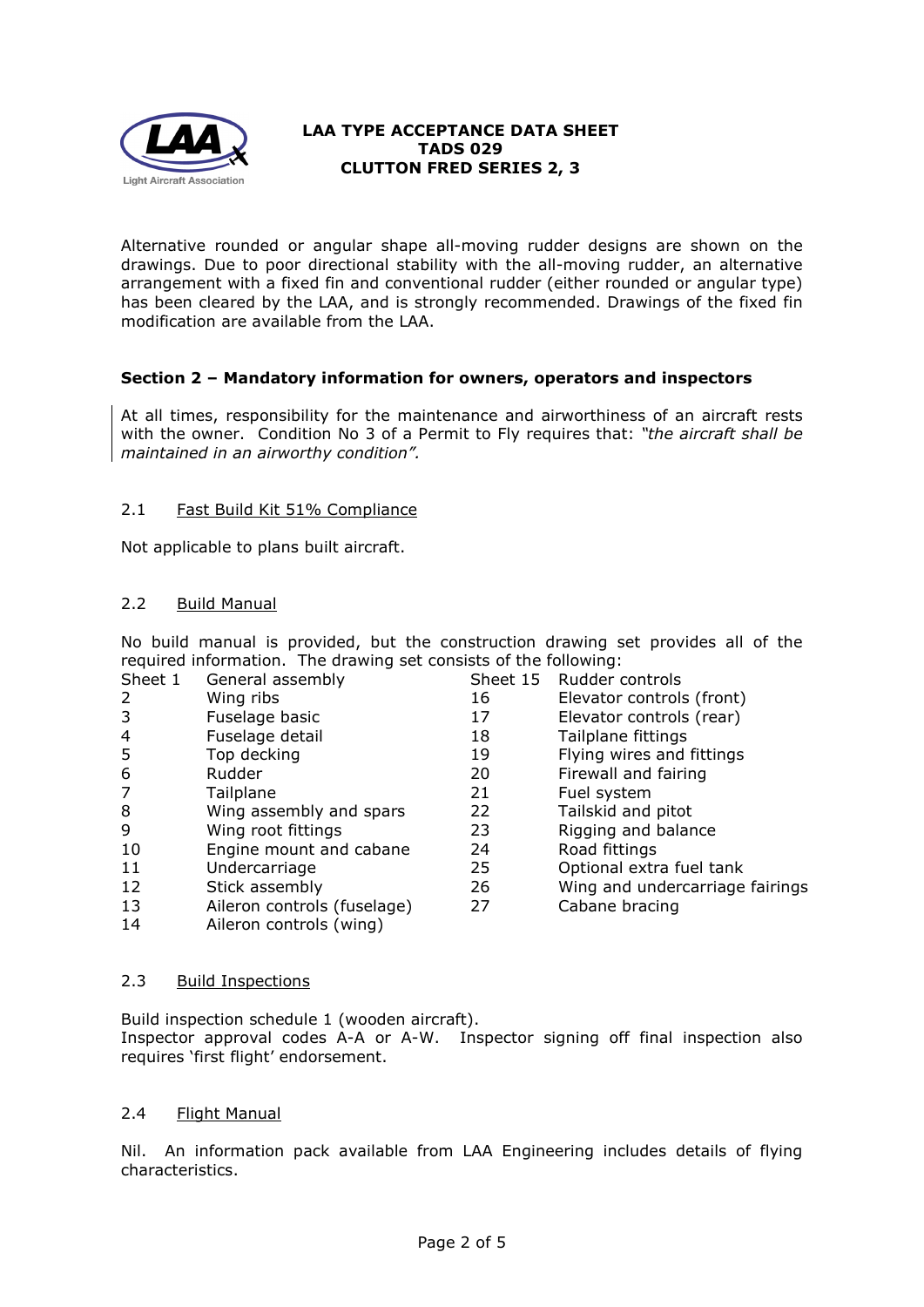

# 2.5 Mandatory Permit Directives

None specifically applicable to this aircraft type.

Also check the LAA website for MPDs that are non-type specific  $(IL 2.22)$  $(IL 2.22)$ .

# 2.6 LAA Required Modifications (including LAA issued AILs, SBs, etc)

Nil.

#### 2.7 Additional engine operating limitations to be placarded or shown by instrument markings

Notes:

- Refer to the engine manufacturer's latest documentation for the definitive parameter values and recommended instruments.
- Where an instrument is not fitted, the limit need not be displayed.

| With VW engine: | Max CHT: $225^{\circ}$ C                            |
|-----------------|-----------------------------------------------------|
|                 | Max EGT: 800°C                                      |
|                 | Max oil temp: 90°C                                  |
|                 | Min oil pressure: $2.5 \text{ kg/cm}^2$ at 3000 rpm |

# 2.8 Control surface deflections

Not available.

# 2.9 Operating Limitations and Placards

(Note that the wording on an individual aircraft's Operating Limitations document takes precedence, if different.)

- 1. Maximum number of occupants authorised to be carried: one
- 2. The aircraft must be operated in compliance with the following operating limitations, which shall be displayed in the cockpit by means of placards or instrument markings:
	- 2.1 Aerobatic Limitations Aerobatic manoeuvres are prohibited. Intentional spinning is prohibited.
	- 2.2 Loading Limitations Maximum Total Weight Authorised: 770 lb [\\*](#page-2-0) CG Range: 15 inches to 21 inches aft of datum

<span id="page-2-0"></span><sup>\*</sup> An increase in MTWA to 800 lbs is available, provided that the rate of climb exceeds the BCAR Section S limit of 1000 ft in the first 4 minutes from take-off.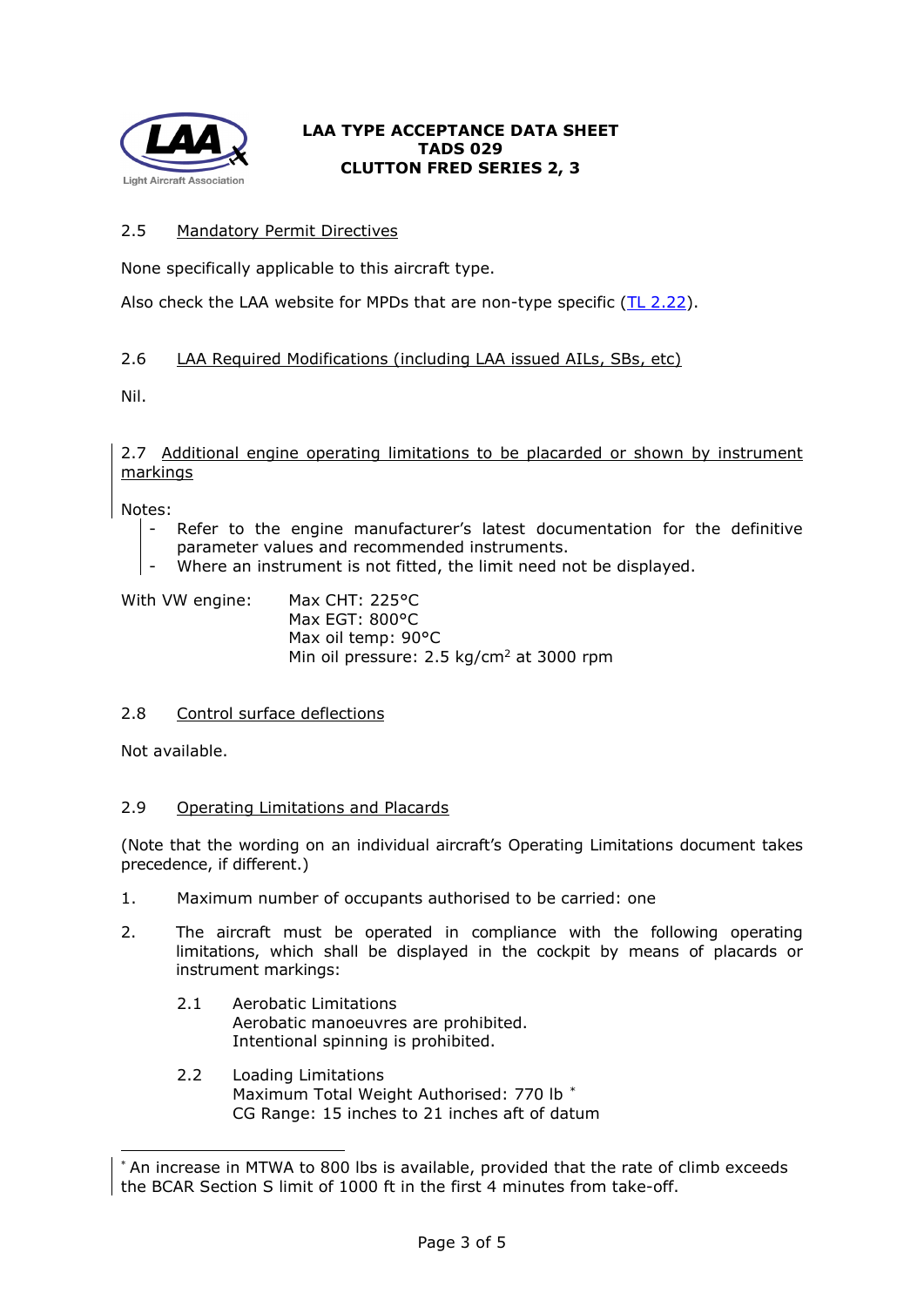

Datum Point is: leading edge of the wing

- 2.3 Engine Limitations Maximum Engine RPM: 3300.
- 2.4 Airspeed Limitations Maximum Indicated Airspeed ( $V_{NE}$ ): 92 mph
- 2.5 Other Limitations The aircraft shall be flown by day and under Visual Flight Rules only. Smoking in the aircraft is prohibited.

Additional Placards:

"Occupant Warning - This Aircraft has not been Certificated to an International Requirement"

A fireproof identification plate must be fitted to fuselage, engraved or stamped with aircraft's registration letters.

### 2.10 Maximum permitted empty weight

Fuel tank contents may vary slightly between examples so it is not possible to define a universal maximum empty weight. With full fuel tank, aircraft must be able to carry a pilot weighing 170 lb without exceeding max permitted gross weight.

#### **Section 3 – Advice to owners, operators and inspectors**

#### 3.1 Maintenance Manual

Nil. In the absence of a manufacturer's schedule, recommend using LAMS schedule. See TL2.19.

### 3.2 Standard Options

- Angular or rounded shape all-moving rudder.
- Angular or rounded conventional rudder with separate fixed fin (recommended).
- Increased max gross weight of 800 Lbs (subject to climb performance).
- Swept forward main undercarriage for use with wheel brakes.
- $-2$   $\frac{1}{2}$ " wing dihedral.
- Reserve fuel tank (subject to weight considerations).
- Controllable elevator trim tab.
- Firewall location moved to suit direct firewall-mounted VW engine, avoiding welded engine mount.